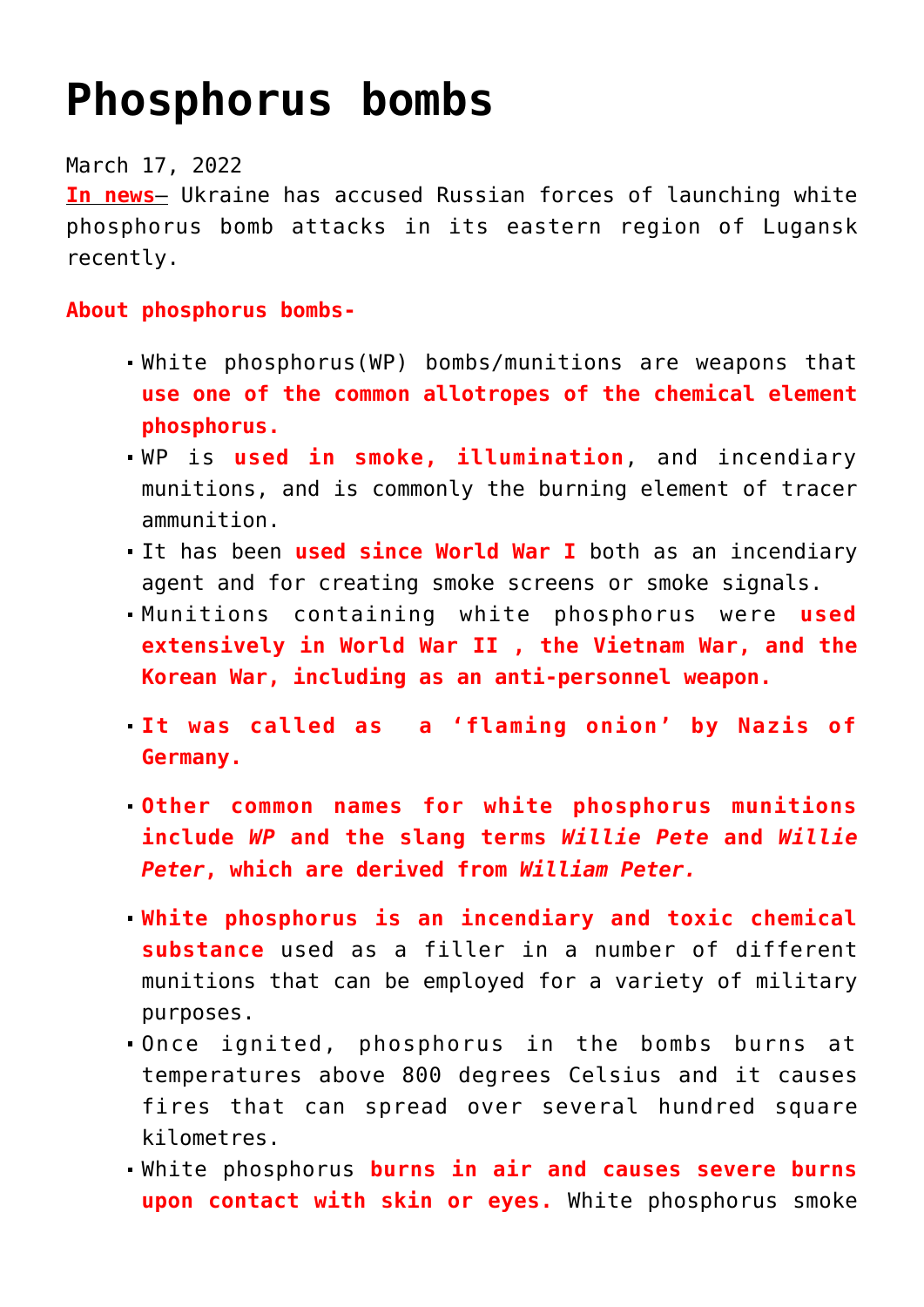will also cause eye and respiratory tract irritation.

- It **can produce several chemicals when it comes in contact with the skin**, such as phosphorus pentoxide.
- Phosphorus pentoxide reacts with water in the skin and produces phosphoric acid that is highly corrosive.
- **The burn injuries caused by white phosphorus can damage underlying tissues that delay the healing process.**
- **WP** can be systemically absorbed by the body and cause damage to the internal organs.
- The particles of white phosphorus may remain in the wound and reignite when in contact with the air.

#### **White phosphorus**

. Weapons: Mortar and artillery shells, grenades · Geneva Treaty of 1980: Prohibited for Example attacking civilians; no ban on use as White smoke screen or for illumination.  $\circ$ phosphorus . Looks: Colorless to vellow transluscent wax-like substance. Bursting - When exposed to oxygen: charge It bursts into yellow flame. Φ producing thick white smoke. . Phosphorus burns: They are Fusewell Ġ mostly second- or third-degree; particles do not stop burning after contact with skin.

### **International laws on its usage-**

- White phosphorus munitions are **not considered a chemical weapon under the Chemical Weapons Convention**, and their primary **aim is to create thick smoke that can hide military forces or mark targets.**
- However, **International law prohibits the use of white phosphorus shells in heavily populated civilian areas**, but allows them in open spaces to be used as cover for troops.
- Under international law, white phosphorus is considered an incendiary weapon, **defined by Protocol III of the Convention on the Prohibition of Use of Certain Conventional Weapons** as "*any weapon or munition which is primarily designed to set fire to objects or to cause*